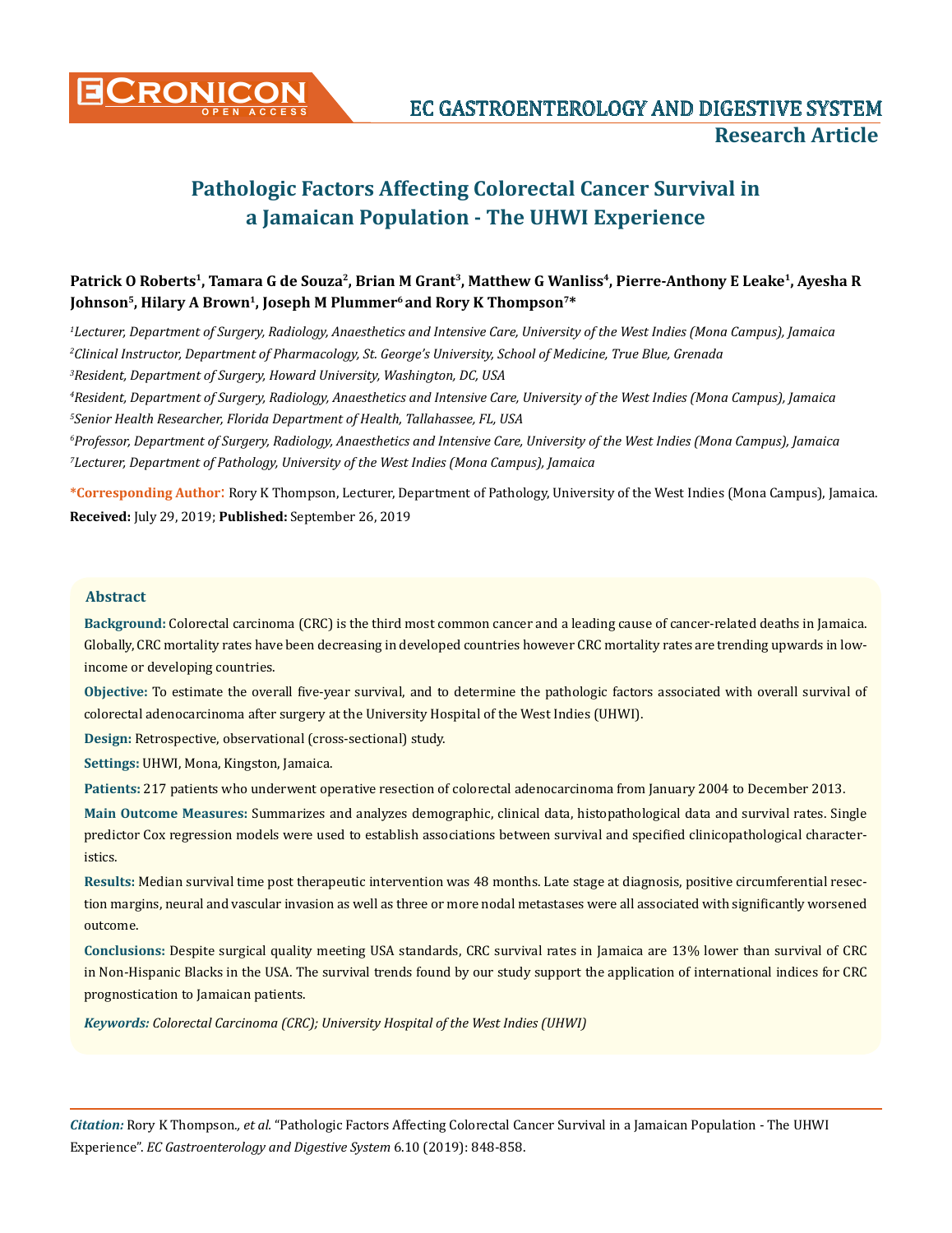## **Introduction**

Colorectal carcinoma (CRC) is the third most common cancer and a leading cause of cancer-related deaths in Jamaica [1]. Globally, CRC mortality rates have been decreasing in developed countries while in contrast CRC mortality rates in countries with more limited resources have been trending upwards [2]. The incidence of CRC, regardless of gender, has been increasing in the Jamaican population as most recently reported by Gibson., *et al.* in 2007 [1]. According to the WHO Mortality database, 113 persons died of colorectal and anal malignancies in Jamaica in the year 1980. By the year 2011, the annual CRC mortality in Jamaica had steadily risen to 290 persons [3]. Considering that, according to World Bank estimates, the population of Jamaica increased by only 23%, from 2.163 million in 1980 to 2.829 million; the doubling of mortality from lower gastrointestinal tract malignancies seems disproportionate [4].

The Caribbean diaspora forms a significant proportion of the immigrant population of many developed countries, especially the United States of America. Of the four million Caribbean immigrants documented in the 2014 U.S. Census Bureau American Community survey, 18% hail from Jamaica [5]. Notably, Jamaicans, though residing in a developed nation, seem to face socioeconomic barriers that hinder access to screening for CRC. Jamaicans and African-Americans (AA) are more likely than Caucasian Americans to have never undergone fecal occult blood testing for CRC screening [6]. It therefore is not surprising that, non-Hispanic Blacks in the USA had the highest incidence of colon cancer mortality (20.5%) of all ethnicities from 2010 - 2014. The average rate of CRC-related mortality for all ethnicities was 14.8% [7].

 Since the introduction of Dukes' prognostic classification system 80 years ago, there has been significant progress in the systematic classification of colorectal cancer by stage. The Tumor Node Metastasis (TNM) CRC staging by the American Joint Committee on Cancer (AJCC), is now the most universally applied system. In addition, contemporary enquiry has been focused on other aspects (tumor differentiation, patient age and venous invasion) related to the pathology of colorectal cancer that may impact prognosis [8].

With continued advancement in histopathologic methodology, it has become evident that not all pathologic factors hold the same importance in terms of prognosis. Several pathologic factors have been shown to be associated with survival in various populations worldwide, however to date there are no published data regarding the pathologic factors associated with colorectal cancer survival in the Jamaica nor in any of the English-speaking Caribbean islands. With a population of predominantly African ancestry, it is of great importance to identify exactly which pathologic factors are associated with the prognosis and survival, of colorectal cancer patients in Jamaica. Such descriptors may also be applicable to the considerable Jamaican and African diaspora worldwide.

We thus sought to determine and compare the 5-year overall survival rate for colorectal cancer, firstly as an aggregate, and then with regard to each individual stage of CRC according to the American Joint Committee on Cancer system. We also sought to ascertain the pathologic factors affecting CRC survival and the cure rate of patients at the University Hospital of the West Indies (UHWI). We found that Jamaican CRC cases presented at late stage and CRC survival rates in Jamaica are 13% lower than survival of CRC in Non-Hispanic Blacks in the USA. The data obtained is invaluable in implementing changes to improve colon cancer care in Jamaica and the English-speaking Caribbean and may be extrapolated to the Afro-Caribbean diaspora worldwide.

#### **Materials and Methods**

This retrospective, observational study summarizes and analyzes demographic, clinical and histopathological data of patients who underwent operative treatment of colorectal adenocarcinoma at UHWI, Mona, Kingston, Jamaica from January 2004 to December 2013.

The data was collected from the Jamaica Cancer Registry and statistical analysis was conducted using STATA version 12. Results are reported in aggregate form, maintaining patient confidentiality.

UHWI is a Type A teaching hospital and referral center, accepting patients from across Jamaica. Previous studies have estimated that UHWI provides  $\sim$ 49% of CRC resection surgeries in the Jamaica public health care system [10].

*Citation:* Rory K Thompson*., et al.* "Pathologic Factors Affecting Colorectal Cancer Survival in a Jamaican Population - The UHWI Experience". *EC Gastroenterology and Digestive System* 6.10 (2019): 848-858.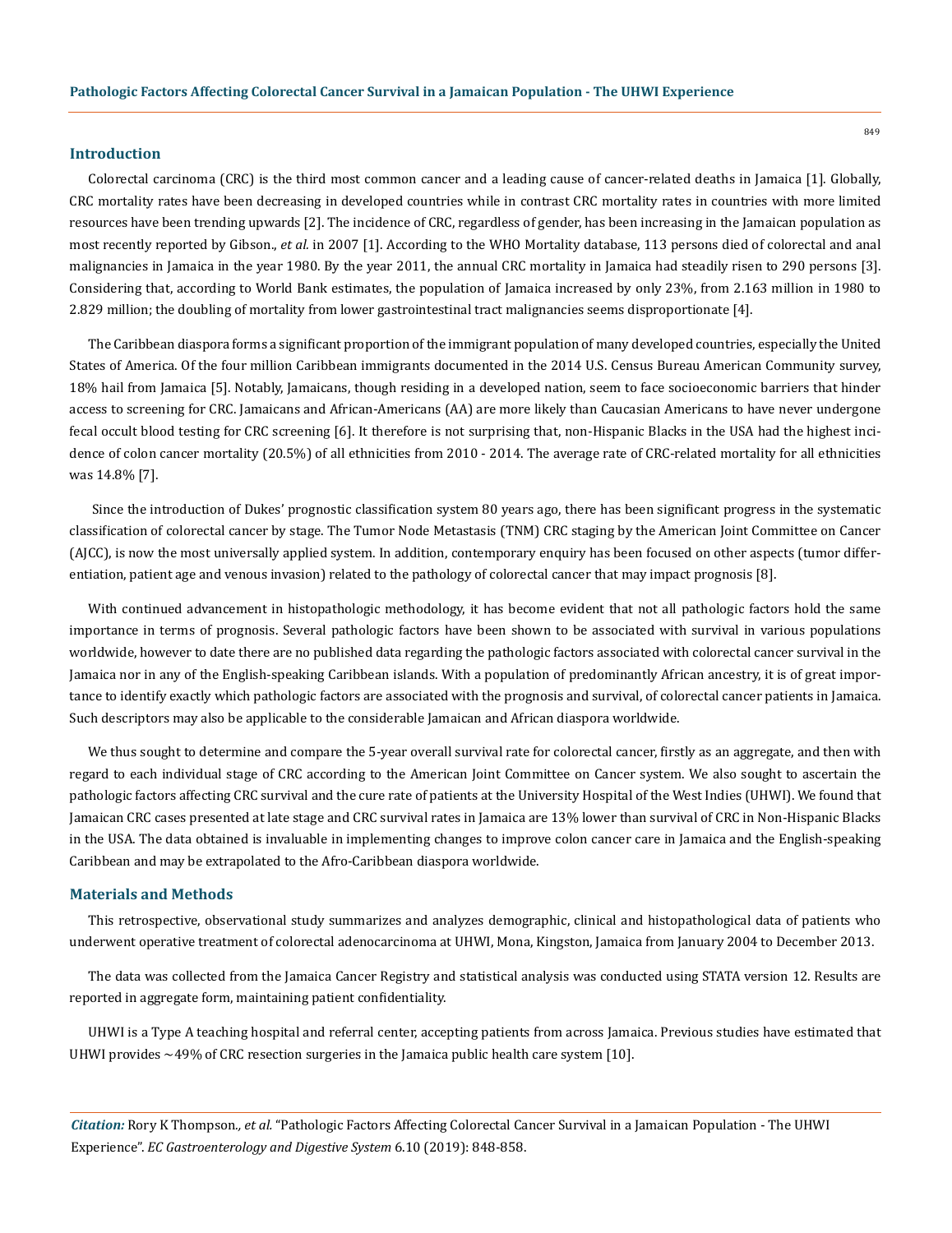850

All CRC cases entered during the period January 2004 to December 2013 were identified and assessed for inclusion. Only adult patients diagnosed histologically with CRC and receiving definitive management at UHWI were included. Patient cases under the age of 18 years, patients who developed CRC on a background of Inflammatory Bowel Disease, patients operated on at external institutions or having a final histological diagnosis other than CRC were excluded.

Case characteristics are summarized in table 1 and 2 and include patient demographics, gross tumor characteristics such as anatomical location, and histopathological findings.

|                                 | Summary n (%) | <b>Logrank Test of Equality of Survival P - value</b> |
|---------------------------------|---------------|-------------------------------------------------------|
| Age (years)*                    |               | $0.006**$                                             |
| Mean+SD                         | $64.8 + 14.3$ |                                                       |
| Median                          | 65            |                                                       |
| Gender                          |               | 0.056                                                 |
| Female                          | 116 (53.5)    |                                                       |
| Male                            | 101 (46.5)    |                                                       |
| Location                        |               | 0.301                                                 |
| Right                           | 89 (41.0)     |                                                       |
| Left                            | 24 (11.1)     |                                                       |
| Transverse                      | 17(7.8)       |                                                       |
| Rectum                          | 66 (30.4)     |                                                       |
| Sigmoid                         | 20 (9.2)      |                                                       |
| <b>Surgery</b>                  |               | 0.184                                                 |
| None                            | 13 (6.0)      |                                                       |
| Elective                        | 184 (84.8)    |                                                       |
| Emergency                       | 20(9.2)       |                                                       |
| <b>Type of surgery</b>          |               | 0.104                                                 |
| Open                            | 189 (87.1)    |                                                       |
| Laparoscopic                    | 26(12.0)      |                                                       |
| <b>Anastomosis</b>              |               | 0.098                                                 |
| Hand sewn                       | 139 (64.1)    |                                                       |
| Stapled                         | 50 (26.7)     |                                                       |
| <b>Grade of differentiation</b> |               | 0.482                                                 |
| Poor                            | 17(7.8)       |                                                       |
| Moderate                        | 163 (75.1)    |                                                       |
| Well                            | 33 (15.2)     |                                                       |
| <b>Perforation</b>              |               | 0.079                                                 |
| No                              | 146 (67.3)    |                                                       |
| Yes                             | 11(5.1)       |                                                       |
| Grade                           |               | 0.118                                                 |
| High                            | 6(2.8)        |                                                       |
| Low                             | 109 (50.2)    |                                                       |

*Table 1: Summary of patient characteristics and tumor pathology.*

*\*\* p – value from a single predictor cox regression model.*

*Percentages do not sum to 100% due to missing data.*

*Citation:* Rory K Thompson*., et al.* "Pathologic Factors Affecting Colorectal Cancer Survival in a Jamaican Population - The UHWI Experience". *EC Gastroenterology and Digestive System* 6.10 (2019): 848-858.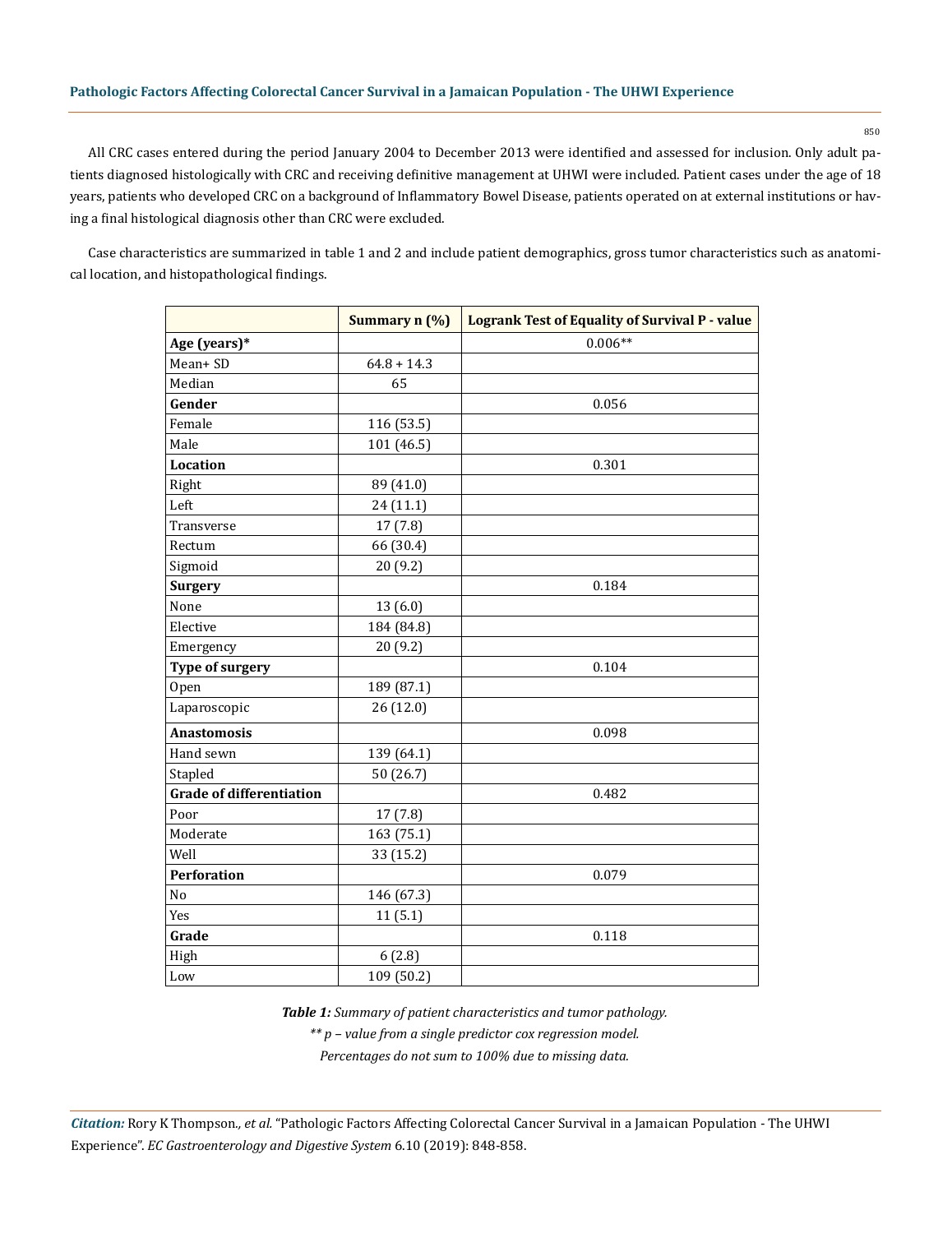|                                          | Summary n (%) | <b>Logrank Test of Equality of Survival P - value</b> |
|------------------------------------------|---------------|-------------------------------------------------------|
| <b>Margins</b>                           |               | 0.120                                                 |
| Positive                                 | 1(0.5)        |                                                       |
| Negative                                 | 166 (76.5)    |                                                       |
| <b>Circumferential Resection Margins</b> |               | ${}< 0.001$                                           |
| Uninvolved                               | 162 (74.7)    |                                                       |
| Involved                                 | 23 (10.6)     |                                                       |
| <b>Venous Invasion</b>                   |               | 0.006                                                 |
| $\rm No$                                 | 111 (51.2)    |                                                       |
| Yes                                      | 43 (19.8)     |                                                       |
| <b>Perineural Invasion</b>               |               | 0.026                                                 |
| $\rm No$                                 | 132 (60.3)    |                                                       |
| Yes                                      | 18 (8.3)      |                                                       |
| <b>No. of Positive Nodes</b>             |               | 0.024                                                 |
| None                                     | 99 (45.6)     |                                                       |
| $1 - 2$                                  | 44 (20.3)     |                                                       |
| $3+$                                     | 35 (16.1)     |                                                       |
| <b>Dukes' Stage</b>                      |               | ${}< 0.001$                                           |
| $\boldsymbol{A}$                         | 24 (11.1)     |                                                       |
| B                                        | 71 (32.7)     |                                                       |
| $\mathsf C$                              | 79 (36.4)     |                                                       |
| ${\bf D}$                                | 17(7.8)       |                                                       |
| <b>TNM Stage</b>                         |               | ${}< 0.001$                                           |
| $\mathbf{1}$                             | 26 (12.0)     |                                                       |
| $\overline{c}$                           | 67 (30.9)     |                                                       |
| 3                                        | 70 (32.3)     |                                                       |
| $\overline{4}$                           | 23 (10.6)     |                                                       |
| <b>Local Resection</b>                   |               | 0.401                                                 |
| No                                       | 163 (75.1)    |                                                       |
| Yes                                      | 9(4.2)        |                                                       |
| Chemo                                    |               | 0.247                                                 |
| $\rm No$                                 | 95 (43.8)     |                                                       |
| Yes                                      | 75 (34.6)     |                                                       |

#### *Table 2: Summary of tumor pathology.*

*Percentages do not sum to 100% due to missing data.*

Clinical records were used to extract patient status at the end of the evaluation period, December 31, 2015. The time to death was defined as the number of months from surgery until the patient's death. Persons who were not confirmed deceased were censored at the date of their last clinic visit.

The objectives of this study were to estimate the 5-year overall survival and to determine the pathologic factors associated with overall survival of CRC after surgery at UHWI.

#### **Statistics**

After data were summarized, single predictor Cox regression models were used to establish associations between survival and numeric characteristics such as patient age. Log rank tests were conducted to determine whether the survival function differed across vari-

*Citation:* Rory K Thompson*., et al.* "Pathologic Factors Affecting Colorectal Cancer Survival in a Jamaican Population - The UHWI Experience". *EC Gastroenterology and Digestive System* 6.10 (2019): 848-858.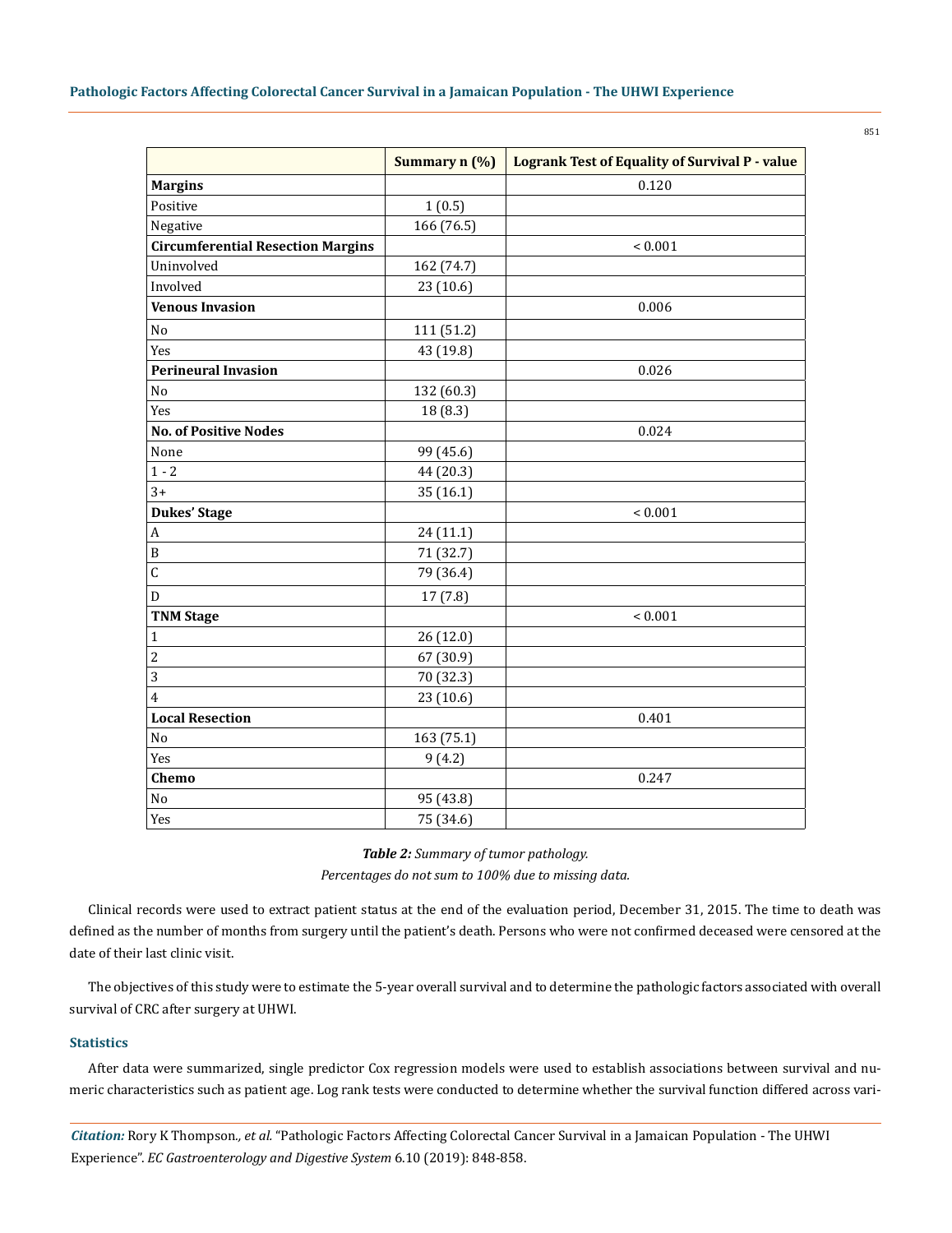852

ous values of categorical characteristics such as gender and tumor location. Single predictor Cox regression models were then built to estimate crude hazard ratios (HR<sub>c</sub>) i.e. the risk of death, while multivariable Cox regression models were built to determine the adjusted hazard ratios (HR<sub>a</sub>) for the variables which significantly ( $p < 0.05$ ) predict a person's risk of death. Models were compared using Bayesian Information Criteria (BIC) to determine which was the best predictor of the survival times in the dataset [11]. The goodness of fitness of the final model was tested using the Cox-Snell residuals.

#### **Results**

A total of 217 persons met the inclusion criteria for this study. The median survival time was approximately 48 months after surgery (Figure 1). Patient's ages ranged from 27 - 99 years, with a median of 65 years. The odds of achieving 5-year survival post-CRC resection declined significantly with advancing age (p = 0.006). There were 116 (53.5%) females and 101 (46.5%) males in the study population. Female gender had a moderate association with enhanced survival ( $p = 0.056$ ).



*Figure 1: Kaplan-Meier curve showing survival of the study sample.*

The majority (184, 84.8%) of patients underwent elective surgery, however, this did not confer a statistically significant survival advantage as compared to emergency procedures. The minority (9 or 4.2%) of surgeries performed were simple local resections. Persons undergoing such procedures did not have a significantly enhanced survival. Open laparotomy represented the majority of procedures/ resections (87.1% or 189) performed while the remainder were laparoscopic surgeries. The anatomic locations of CRC are summarized in table 1 and we found that the majority of tumors (89, 41.0%) were localized in the right colon. There was no correlation between tumor location and survival. To restore enteric continuity, most (139, 64.1%) anastomoses were hand sewn; this method conferred a moderate survival advantage ( $p = 0.098$ ). At the time of surgery, most  $(146, 67.3%)$  cases had no evidence of intestinal perforation at the tumor site but the presence of perforation was moderately (p = 0.079) associated with decreased survival time.

Most (163, 75.1%) CRC tumors were moderately differentiated, however the grade of differentiation was not associated with survival time. About half (109, 50.2%) were low grade tumors and tumor grade was not found to significantly impact survival. Most (166, 76.5%) longitudinal resection margins were found to be negative. Most (162, 74.7%) tumors had uninvolved circumferential resection margins (CRM). The presence of involved circumferential resection margins was significantly (p < 0.001) associated with decreased survival. Positive longitudinal resection margins were not found to significantly impair survival. Venous invasion was found in 43 (19.8%) resection

*Citation:* Rory K Thompson*., et al.* "Pathologic Factors Affecting Colorectal Cancer Survival in a Jamaican Population - The UHWI Experience". *EC Gastroenterology and Digestive System* 6.10 (2019): 848-858.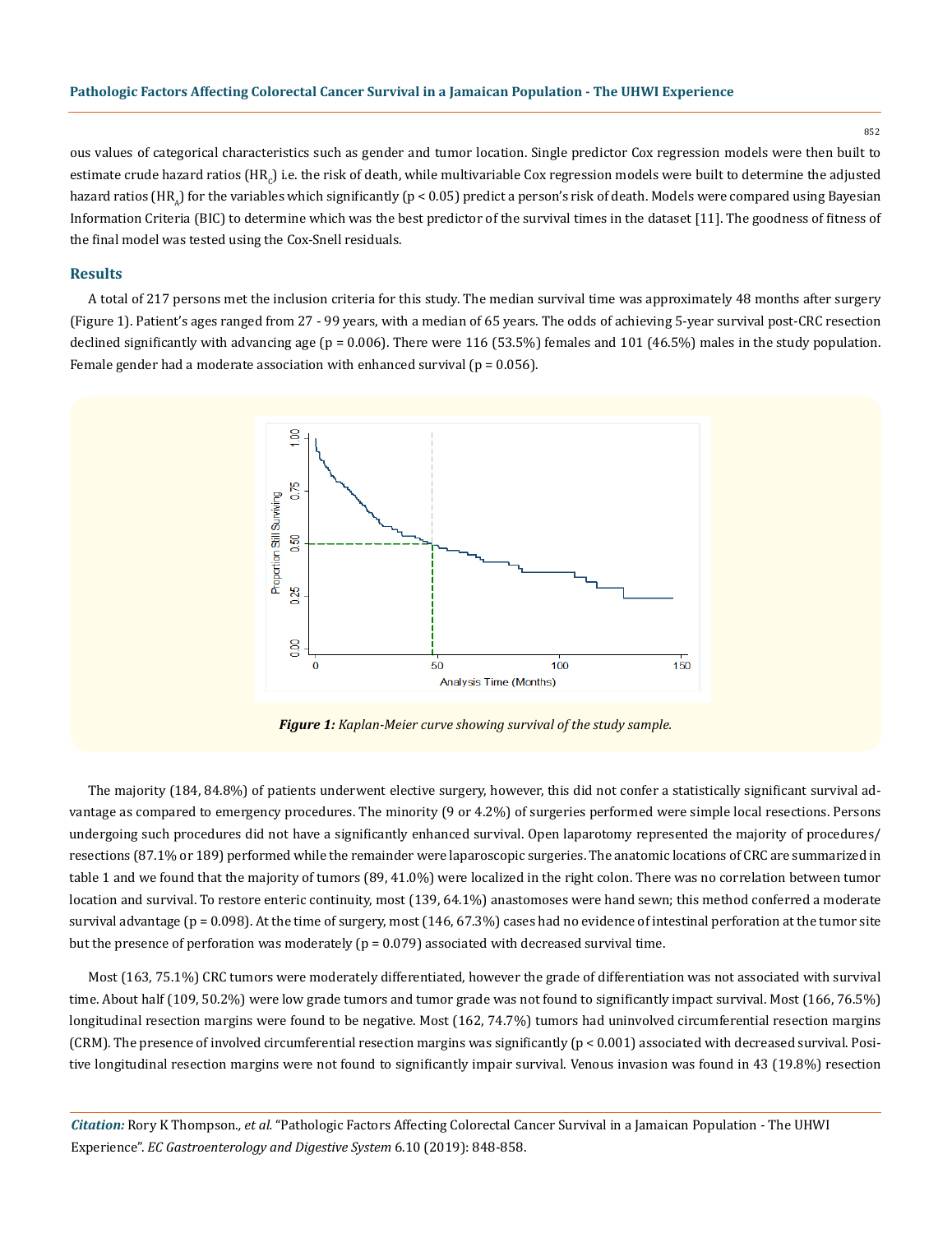853

specimens and this was significantly associated with decreased survival ( $p = 0.006$ ). Perineural invasion was noted in 18 (8.3%) resection specimens and this was also significantly associated with decreased survival  $(p = 0.026)$ . The majority of resection specimens did not contain positive lymph nodes. Negative nodal status was significantly associated with increased survival ( $p = 0.024$ ). Most cancers (79, 36.4%) were staged as Dukes' C followed by Dukes' B (71, 32.7%). Worsening Dukes' stage was significantly associated with decreased survival. Five-year survival incrementally decreased from 36.0% in Dukes' A to 18.5% in patients with a Dukes' B tumor. No patients with Dukes' D tumors were found alive five years after operative resection. TNM staging placed the majority of tumors at stage 3 (70, 32.3%) or stage 2 (67, 30.9%). Worsening TNM stage was also associated with decreased survival. Table 3 shows the 5-year survival rates by Dukes' staging and TNM staging categories. 46% of patients included in this study were alive 5 years post-surgery. Although a high proportion of patients (95 or 43.8%) reported receiving chemotherapy, systemic oncotherapy did not significantly impact survival rates.

|                          | <b>5 - Year Survival Rate</b> |  |  |  |
|--------------------------|-------------------------------|--|--|--|
| Overall                  | 45.9%                         |  |  |  |
| <b>Duke's Stage</b>      |                               |  |  |  |
| А                        | 66.0%                         |  |  |  |
| B                        | 56.8%                         |  |  |  |
| C                        | 47.5%                         |  |  |  |
| D                        | $0.0\%$                       |  |  |  |
| <b>TNM Stage</b>         |                               |  |  |  |
| 1                        | 70.9%                         |  |  |  |
| $\overline{\mathcal{L}}$ | 54.7%                         |  |  |  |
| 3                        | 47.5%                         |  |  |  |
| 4                        | $0.0\%$                       |  |  |  |

*Table 3: Summary of 5-year survival rates by staging.*

Table 4 shows the crude hazard ratios from single predictor Cox regression models. Table 5 shows the adjusted hazard ratios from two different multivariable Cox regression models; one model includes Dukes' staging as a predictor and the other includes TNM staging as a predictor. The final model chosen (Table 5), which included age, circumferential resection margins and Dukes' staging, best predicted patient post-surgery survival time. This model had a higher Bayes' Information Criterion (BIC).

|                                          | <b>Single Predictor Models</b>   |              |  |
|------------------------------------------|----------------------------------|--------------|--|
|                                          | HR <sub>c</sub> (95% Conf. Int.) | P - value    |  |
| Age (years)                              | $1.02$ (1.01 - 1.04)             | 0.006        |  |
| Gender                                   |                                  |              |  |
| Female                                   | 1.00 (reference)                 | 0.058        |  |
| Male                                     | $1.44(0.99 - 2.11)$              |              |  |
| <b>Circumferential Resection Margins</b> |                                  |              |  |
| N <sub>0</sub>                           | 1.00 (reference)                 |              |  |
| Yes                                      | $2.90(1.66 - 5.07)$              | ${}_{0.001}$ |  |
| <b>Venous Invasion</b>                   |                                  |              |  |
| No                                       | 1.00 (reference)                 |              |  |
| Yes                                      | $1.97(1.17 - 3.30)$              | 0.011        |  |
| <b>Perineural Invasion</b>               |                                  |              |  |

*Citation:* Rory K Thompson*., et al.* "Pathologic Factors Affecting Colorectal Cancer Survival in a Jamaican Population - The UHWI Experience". *EC Gastroenterology and Digestive System* 6.10 (2019): 848-858.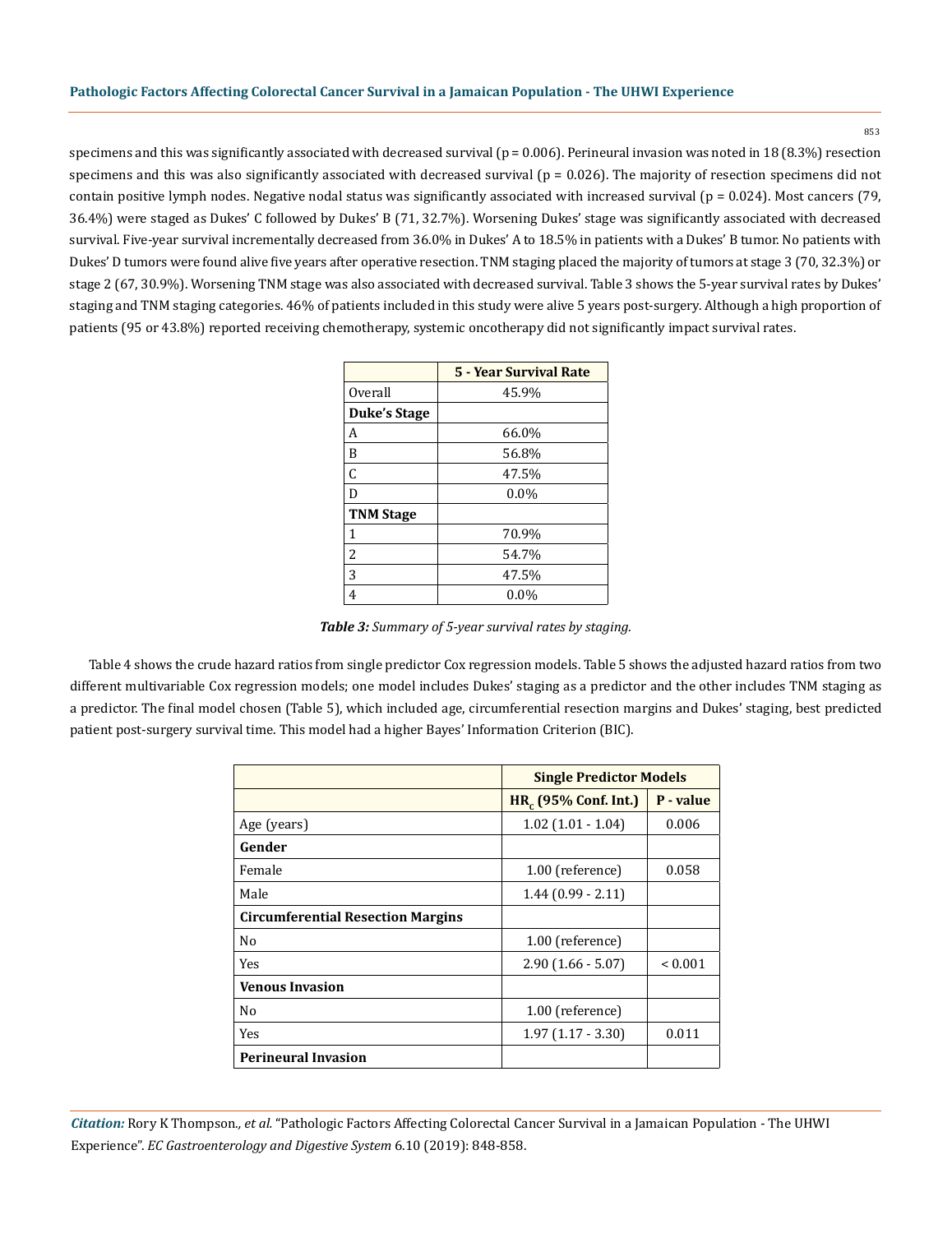| N <sub>o</sub>        | 1.00 (reference)             |              |  |
|-----------------------|------------------------------|--------------|--|
| Yes                   | $2.09(1.08 - 4.04)$          | 0.029        |  |
| No. of positive nodes |                              |              |  |
| None                  | 1.00 (reference)             |              |  |
| $1 - 2$               | $1.25(0.71 - 2.19)$          |              |  |
| $3+$                  | $2.07(1.21 - 3.51)$          | 0.007        |  |
| <b>Dukes' Stage</b>   |                              |              |  |
| A                     | 1.00 (reference)             |              |  |
| B                     | $1.20(0.57 - 2.53)$          | 0.622        |  |
| C                     | $1.66(0.81 - 3.41)$          | 0.169        |  |
| D                     | $6.57$ (2.79 - 15.48)        | ${}_{0.001}$ |  |
| <b>TNM Stage</b>      |                              |              |  |
| $\mathbf{1}$          | 1.00 (reference)             |              |  |
| $\overline{2}$        | $1.66(0.76 - 3.68)$<br>0.209 |              |  |
| 3                     | $1.98(0.91 - 4.33)$<br>0.086 |              |  |
| $\overline{4}$        | $7.86$ (3.30 - 18.72)        | ${}_{0.001}$ |  |

**Table 4:** Crude (HR<sub>c</sub>) hazard ratios from Cox regression models.

|                                          | Multiple Predictor Model <sup>a</sup> |              | Multiple Predictor Model <sup>b</sup> |              |
|------------------------------------------|---------------------------------------|--------------|---------------------------------------|--------------|
|                                          | HR <sub>c</sub> (95% Conf. Int.)      | P - value    | HR <sub>1</sub> (95% Conf. Int.)      | P - value    |
| Age (years)                              | $1.03(1.01 - 1.05)$                   | 0.007        | $1.03(1.01 - 1.06)$                   | 0.001        |
| <b>Circumferential Resection Margins</b> |                                       |              |                                       |              |
| No                                       | 1.00 (reference)                      |              | 1.00 (reference)                      |              |
| Yes                                      | $2.27(1.27 - 4.04)$                   | 0.005        | $2.45(1.35 - 4.46)$                   | 0.003        |
| <b>Duke's Staging</b>                    |                                       |              |                                       |              |
| A                                        | 1.00 (reference)                      |              |                                       |              |
| B                                        | $1.12(0.53 - 2.40)$                   | 0.763        |                                       |              |
| C                                        | $1.71(0.82 - 3.55)$                   | 0.151        |                                       |              |
| D                                        | $7.11(2.84 - 17.84)$                  | ${}_{0.001}$ |                                       |              |
| <b>TNM Staging</b>                       |                                       |              |                                       |              |
| $\mathbf{1}$                             |                                       |              | 1.00 (reference)                      |              |
| 2                                        |                                       |              | $1.84(0.81 - 4.19)$                   | 0.145        |
| 3                                        |                                       |              | $2.15(0.98 - 4.75)$                   | 0.056        |
| $\overline{4}$                           |                                       |              | 8.82 (3.42 - 22.72)                   | ${}_{0.001}$ |

*Table 5: Adjusted (HR<sub>A</sub>) hazard ratios from Cox regression models. a: Model included Duke's Staging. b: Model included TNM Staging.* 

An increase in age increased the risk of death post-surgery. Patients who had involved circumferential resection margins were twice  $(HR<sub>A</sub> = 2.45)$  as likely to die post-surgery compared to patients with uninvolved CRM. Patients with Dukes' stage D tumors were 7 times as likely to die post-surgery when compared to patients who had Dukes' stage A.

*Citation:* Rory K Thompson*., et al.* "Pathologic Factors Affecting Colorectal Cancer Survival in a Jamaican Population - The UHWI Experience". *EC Gastroenterology and Digestive System* 6.10 (2019): 848-858.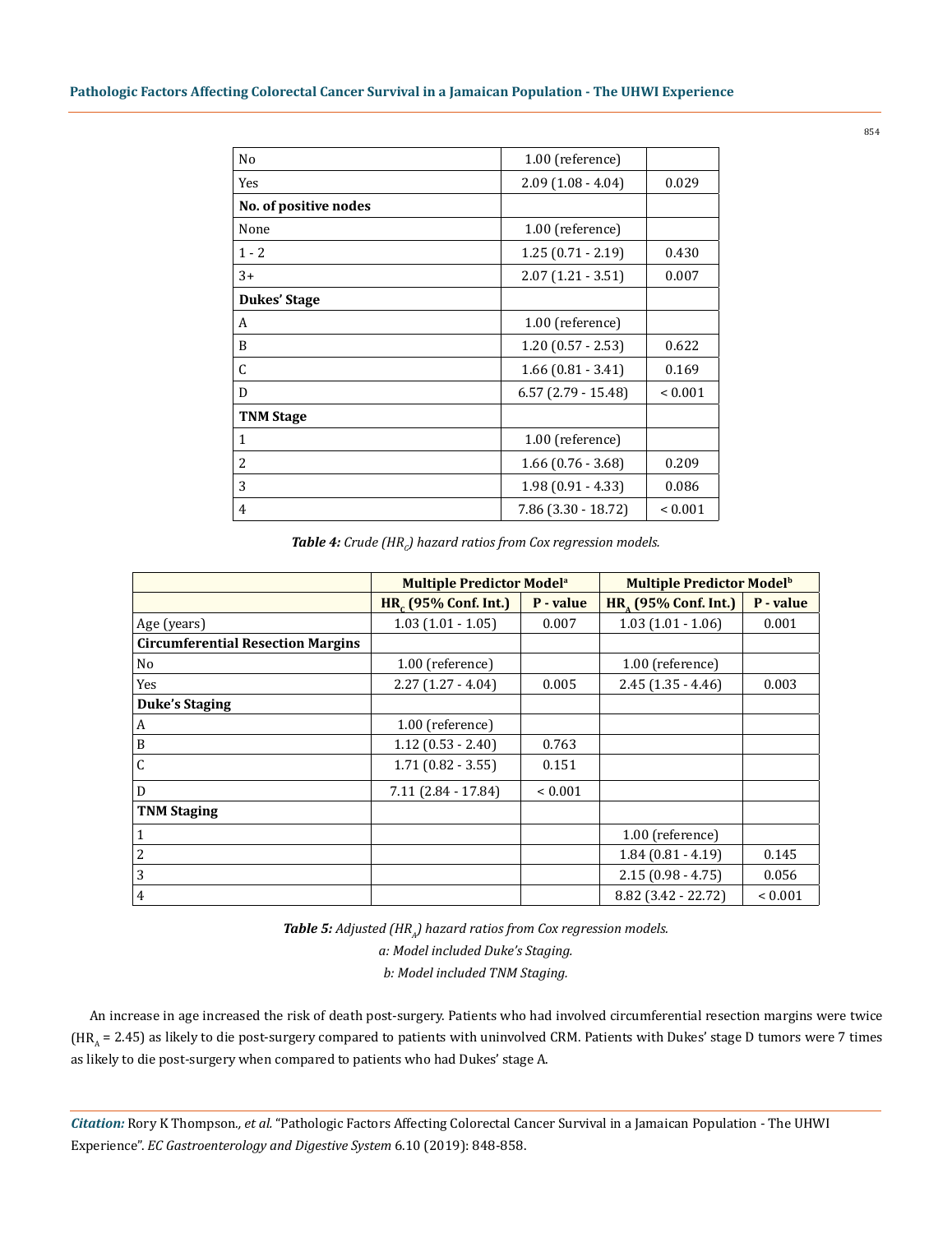

*Figure 2: Kaplan-Meier survival curves by pathology characteristics.*



*Figure 3: Kaplan-Meier curves comparing survival across staging protocols.*

*Citation:* Rory K Thompson*., et al.* "Pathologic Factors Affecting Colorectal Cancer Survival in a Jamaican Population - The UHWI Experience". *EC Gastroenterology and Digestive System* 6.10 (2019): 848-858.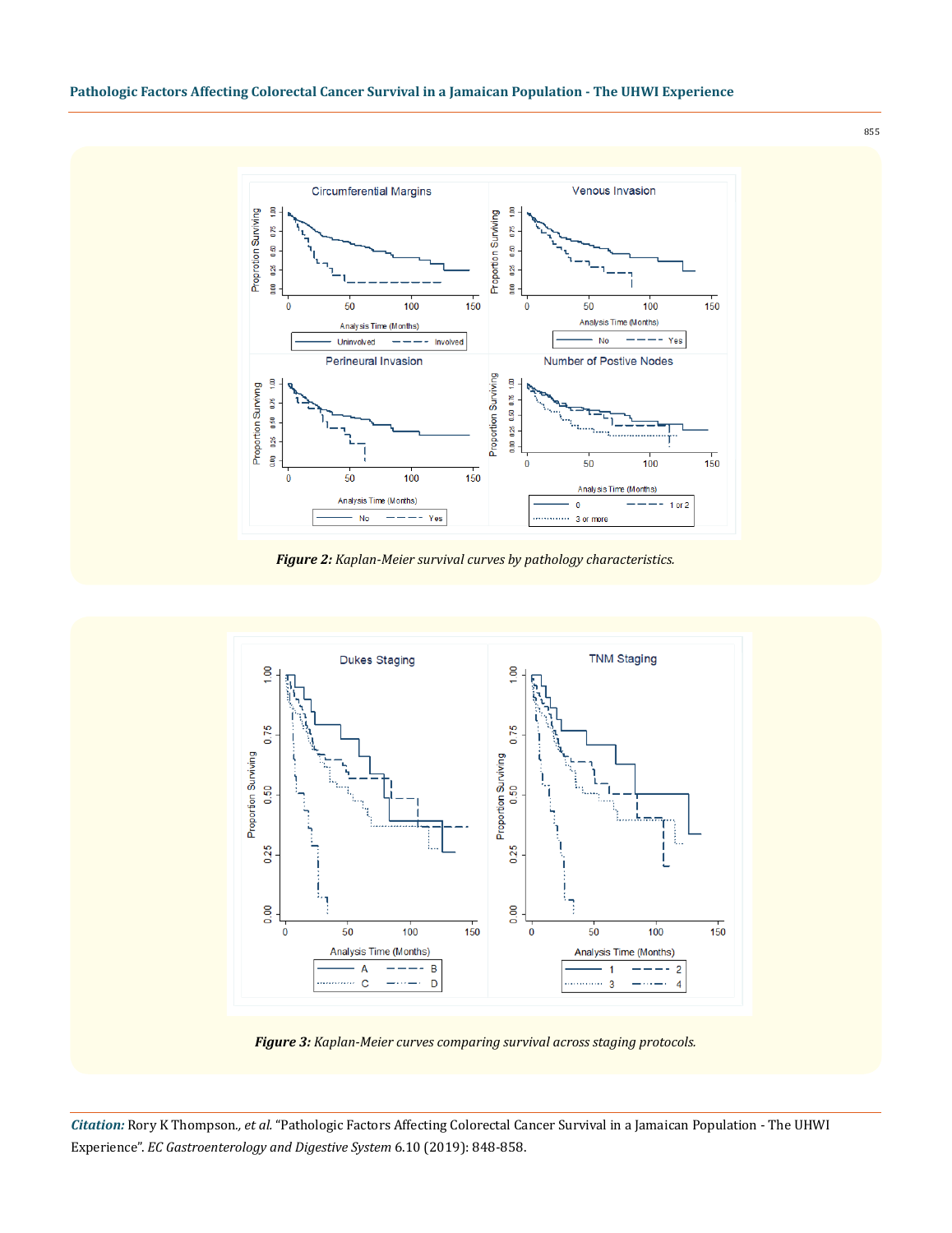## **Discussion**

CRC is the third leading cause of cancer-related mortality in Jamaica. Over the period 1998-2002 a marked rise in the rates of CRC among Jamaican males was noted [1]. Our study demonstrates a 4-year median survival time post therapeutic intervention for CRC at the UHWI, Jamaica during the time period January 2004 to December 2013. Previous studies note a median survival time of 23 months in a cohort of 118 patients with CRC treated across many institutions in Jamaica during the time 2008 - 2012 [12]. Of the 217 cases analyzed in our study, 46% of patients were alive five years following surgery. The previously described cohort enjoyed a similar 5-year survival rate of 33% [12]. However, these numbers both fall drastically below the overall 5-year survival rate (65%) reported for all stages of CRC in the U.S.A. in 2013 [13].

The 5-year relative survival rate for colorectal cancer among Non- Hispanic Blacks in the U.S.A. improved from 45% in 1975-1977 to 59% in 2005-2011 [14]. As a population of predominantly African ancestry, we compared the CRC survival rate for Jamaicans to that of Non-Hispanic Blacks in the USA. Even after accounting for the socioeconomic barriers to CRC care faced by ethnic minorities in the USA, survival in the Jamaican population falls short by 13%. Since surgical quality for CRC at the UHWI consistently meets recommendations of the National Quality Forum [10], it is vital to determine whether intrinsic patient and tumor characteristics in the Jamaican population significantly contribute to this discrepancy in survival compared to developed countries.

The demonstration of increasing all-cause mortality rates with increasing age is not surprising, as with advancing age the rate of comorbid illness increases. An adjusted Hazard Ratio of 1.03 reflects a small but significant ( $p = 0.001$ ) decreased rate of survival for each additional year of age.

Long term survival of rectal cancer globally decreases if malignant infiltration of the circumferential resection margin is found in the surgical specimen, presumably due to residual tumor at the site of operation [16]. Our results support the application of this principle to Jamaican CRC patients with a 2.90 crude Hazard Ratio for decreased survival (p = < 0.001) and a 2.45 adjusted Hazard Ratio (p = 0.003).

TNM classification utilizes regional nodal involvement as a major stage determining characteristic. Our study reflected a significant, parallel decrease in survivorship once three or more lymph nodes were involved (HR<sub>C</sub> = 2.07, p = 0.007) or TNM stage 4 was assigned (HR<sub>C</sub> 7.86, p < 0.001). This is in keeping with international trends [17]. Randomized control trials support an inverse relationship between the ratio of total positive lymph nodes to examined lymph nodes and five-year survival of CRC [18]. However, later meta-analyses suggest no prognostic value of such lymph node ratios [19]. Nevertheless, the U.S. based National Quality Forum recommends that a minimum of 12 lymph nodes be harvested with any CRC resection and the UHWI has been shown to consistently meet that target [10]. Arguably, the removal of more nodes should enhance the accuracy of staging. With more accurate staging should come referral for adjuvant chemotherapy or radiation therapy, which have both been demonstrated to enhance survival in appropriately selected patients.

It also matters precisely which staging algorithm is applied to each patient. Our study revealed a 5% survival advantage in patients staged as TNM 1 versus Dukes' A. However, this study showed an equal survival rate whether patients were staged as TNM 3 or Dukes' C. For patients staged as TNM 2 survival was 2% worse than patients staged as Dukes' B. As per the AJCC  $6<sup>th</sup>$  edition, TNM 2B previously included T4 whereby the tumor has grown through the entire colon wall, including the serosa and through the peritoneum, as opposed to limited infiltration of the muscularis as specified by the classic version of Dukes' B. This may mean that study patients in the Dukes' B subgroup had a lower extent of local spread as compared to TNM 2C patients, thus accounting for their increased rate of survival.

The Dukes system is rarely used in developed countries for contemporary prognostication. An obvious reason being it lacks the specificity of the TNM stage subgroupings. Revisions of the TNM system, by the AJCC, have been shown to impact survival. When the  $6<sup>th</sup>$  edition was amended by the AJCC to include more substages as compared to the 5<sup>th</sup> edition an interesting pattern of survival emerged. Stage 3A colon cancer became associated with statistically significantly better survival than stage 2B. This phenomenon was thought to be due to the fact that stage 3 patients were referred for adjuvant chemotherapy while stage 2 patients were generally not [20].

*Citation:* Rory K Thompson*., et al.* "Pathologic Factors Affecting Colorectal Cancer Survival in a Jamaican Population - The UHWI Experience". *EC Gastroenterology and Digestive System* 6.10 (2019): 848-858.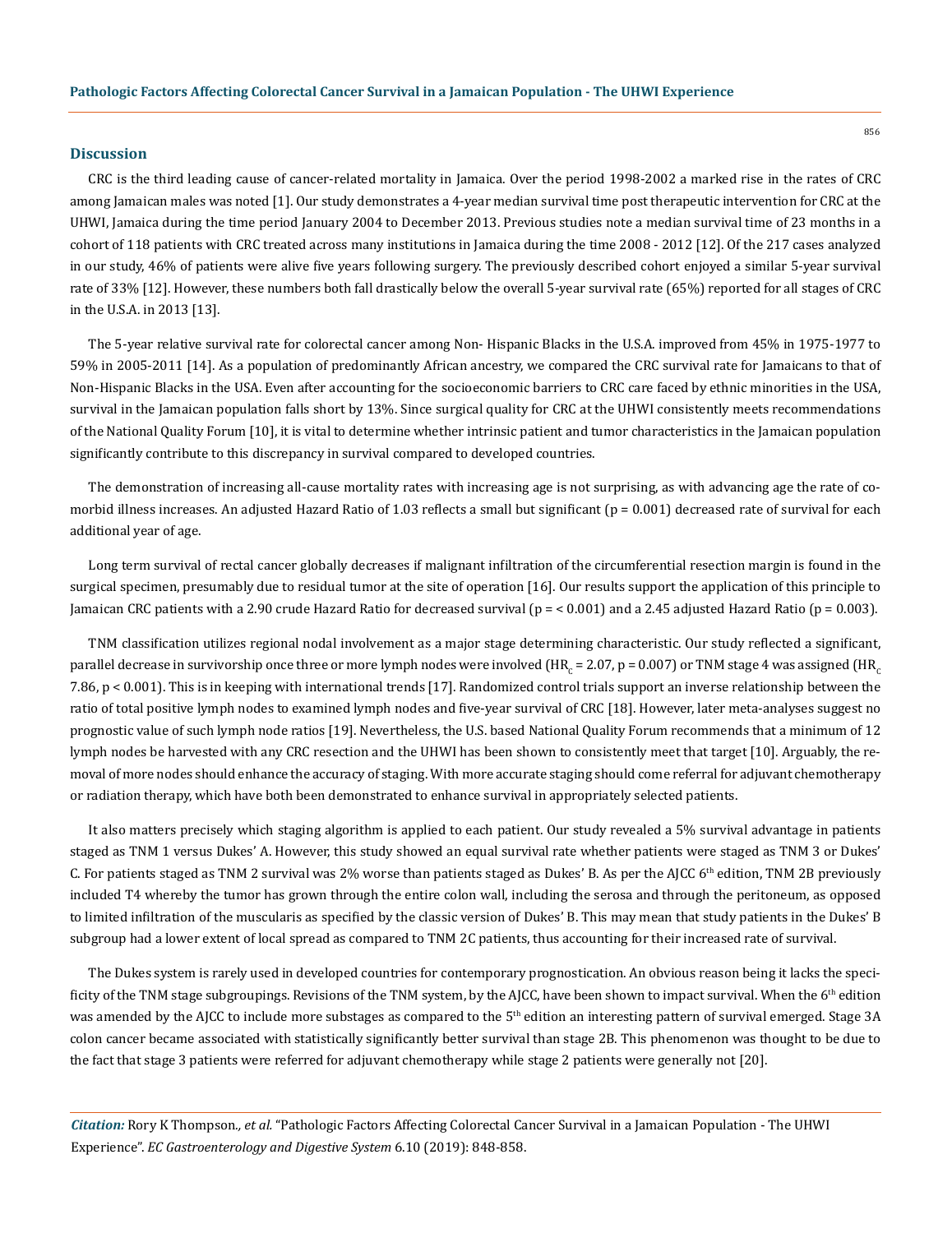With the development of AJCC TNM 8<sup>th</sup> edition in 2017 all disease sites will incorporate non-anatomic prognostic factors for stage grouping, provided a more individualized approach to cancer care. Markers found to significantly decrease survival in our study is venous and perineural invasion by tumour cells. Both factors conferred a two-fold increase in the risk of death. The Jamaican population would likely be best served by this incorporation of other significant prognostic markers, for example to determine the appropriateness of adjuvant chemotherapy in TNM 2 patients on a case by case basis [21].

In resource poor nations such as Jamaica the allocation of public healthcare funds is a matter of life or death for many citizens. A prudent use of funds would be to focus on low cost, high yield primary and secondary prevention methods such as public education and screening. This approach helps the most persons per dollar spent as opposed to the exorbitant individual expenses of chemotherapy and radiation therapy needed in advanced CRC. Early detection of CRC, ideally at the premalignant, readily excised polyp stage, is key in optimizing the use of limited public healthcare funds. Such practice would decrease both CRC related spending per individual, and mortality due to this disease.

In 2017 a survey of CRC screening knowledge and attitudes of the Jamaican populace and the physicians serving them was conducted on 324 lay persons and 57 physicians. Although 98% of physicians agreed that CRC screening was important, only 58% indicated occasionally offering same to their patients, while 21% admitted to never offering their patients screening. Conversely, only 17% of lay persons believed they knew enough about CRC screening on their own [22].

This knowledge gap and insufficiency of communication can be addressed at the level of the public health care system. A French randomized control trial determined that when General Practitioners caring for adults at average risk of CRC were given with a list of their patients who were not up-to-date with their CRC screening, it resulted in a small but significant increase in patient participation in inexpensive FIT screening at 1 year compared with patients who received usual care [23]. A U.S. based program with 5999 enrollees receiving mailed outreach invitations to undergo FIT or colonoscopy resulted in a 27.7% (p < 0.001) increase in the rate of CRC screening completion over the ensuing three-year period, versus usual care. Such interventions should not be cost prohibitive to explore and are highly likely to be efficacious in Jamaica.

Our study faced a number of limitations, largely due to the retrospective nature of data collection. The patient records examined were handwritten hand by differing individuals. This meant that for some cases varying clinical and histopathological data were not derived from the notes. The pathology reports themselves were also not standardized and varied in terminology according to pathologist. While it may be reasonably assumed that the majority of patients in this study were of African extraction, many notes did not specify the ethnic origin of the individual and this data would be useful for further risk stratification. Universal inclusion of a preoperative Carcinoembryonic Antigen (CEA) level would also have been useful for analysis.

#### **Conclusion**

Generally, the survival trends found by our study support the application of international indices for CRC prognostication to Jamaican patients. In particular, late stage at diagnosis, positive circumferential resection margins, neural and vascular invasion, as well as, three or more nodal metastases were all associated with worsened outcome.

#### **Acknowledgements**

The authors would like to acknowledge the members of the Jamaica Cancer Registry for their assistance with data acquisition.

## **Bibliography**

- 1. Gibson TN., *et al*[. "Age-specific incidence of cancer in Kingston and St Andrew, Jamaica, 1998-2002".](https://www.ncbi.nlm.nih.gov/pubmed/19565947) *West Indian Medical Journal* 57.2 [\(2008\): 81-89.](https://www.ncbi.nlm.nih.gov/pubmed/19565947)
- 2. Torre LA., *et al*. "Global cancer statistics, 2012". *[CA: A Cancer Journal for Clinicians](https://www.ncbi.nlm.nih.gov/pubmed/25651787)* 65.2 (2015): 87-108.

*Citation:* Rory K Thompson*., et al.* "Pathologic Factors Affecting Colorectal Cancer Survival in a Jamaican Population - The UHWI Experience". *EC Gastroenterology and Digestive System* 6.10 (2019): 848-858.